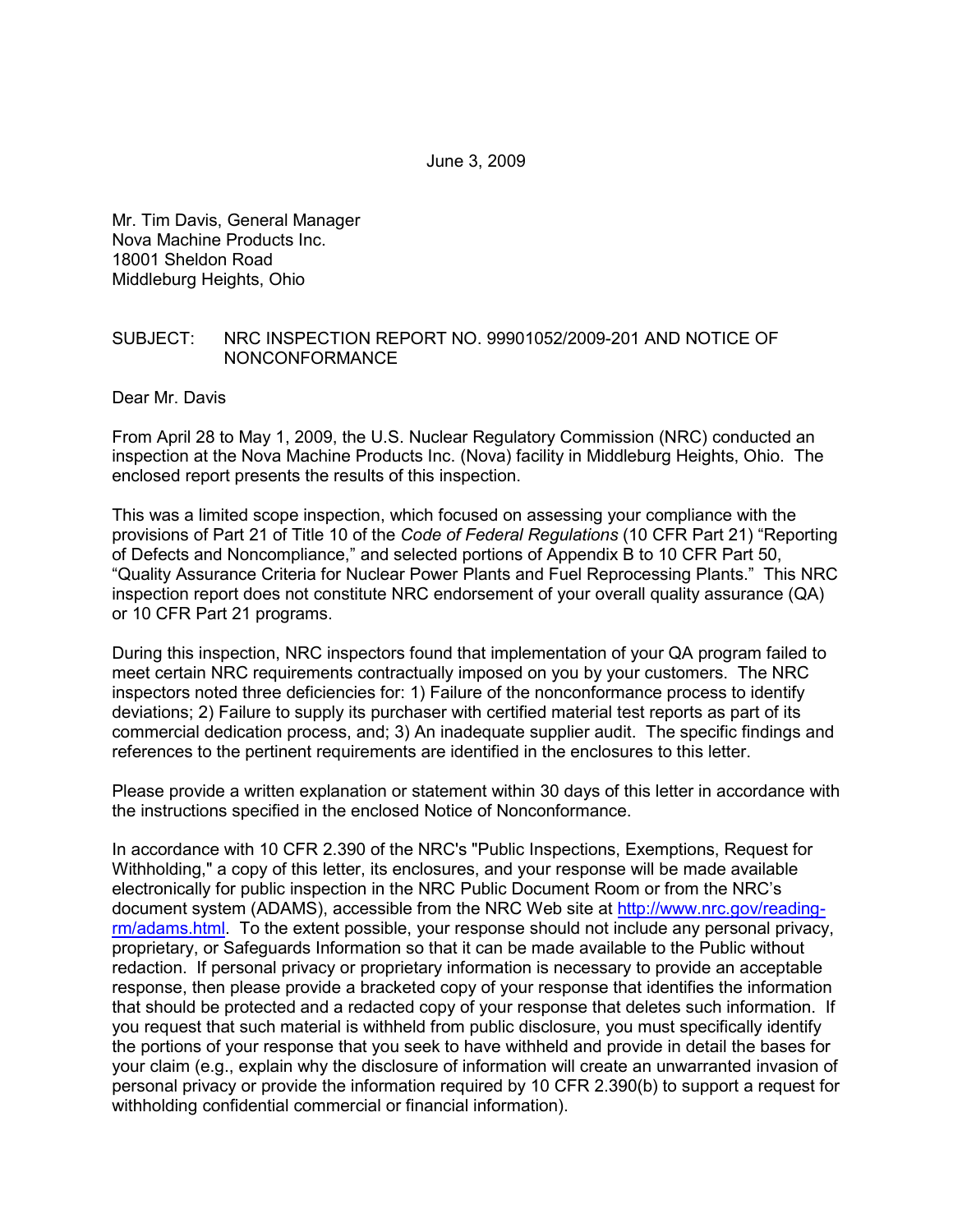T. Davis 2 -

 If Safeguards Information is necessary to provide an acceptable response, please provide the level of protection described in 10 CFR 73.21.

Sincerely,

Anne T. Boland */RA/* Acting Division Director Division of Engineering Office of Nuclear Reactor Regulation

Docket No.: 99901052

- Enclosure: 1. Notice of Nonconformance
	- 2. Inspection Report 99901052/2009-201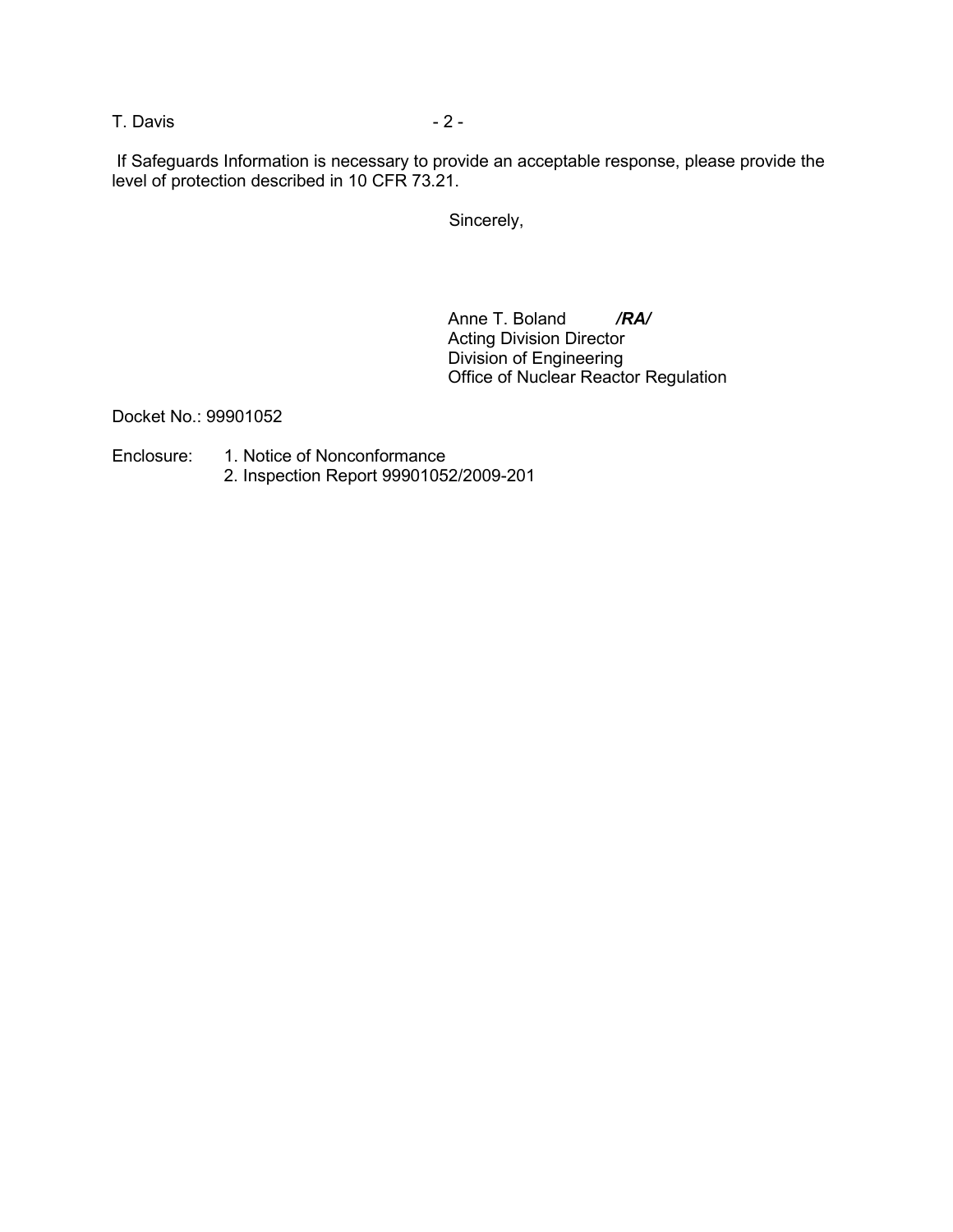T. Davis 2 -

If Safeguards Information is necessary to provide an acceptable response, please provide the level of protection described in 10 CFR 73.21.

Sincerely,

Anne T. Boland **/RA/** Acting Division Director Division of Engineering Office of Nuclear Reactor Regulation

Docket No.: 99901052

Enclosure: 1. Notice of Nonconformance 2. Inspection Report 99901052/2009-201

DISTRIBUTION: RidsNroDcipCqvb RidsNroDcipCqvp KKavanagh

.

#### **ADAMS Accession No.:ML091520376**

| <b>OFFICE</b>        | EQVB/DE/NRR       |                   | EQVB/DE/NRR CQVP/DCIP/NROEQVB/DE/NRR |                  | <b>BC: EQVB/DE/NRR</b> | D:DE/NRR   |
|----------------------|-------------------|-------------------|--------------------------------------|------------------|------------------------|------------|
| <b>NAME</b>          | <b>CRoquecruz</b> | <b>AArmstrong</b> | VHall                                | <b>PPrescott</b> | DThatcher              | ABoland    |
| <b>DATE</b>          | 06/01/2009        | 06/02/2009        | 06/02/2009                           | 06/02/2009       | 06/01/2009             | 06/03/2009 |
| AFFICIAL BECARD CABY |                   |                   |                                      |                  |                        |            |

#### **OFFICIAL RECORD COPY**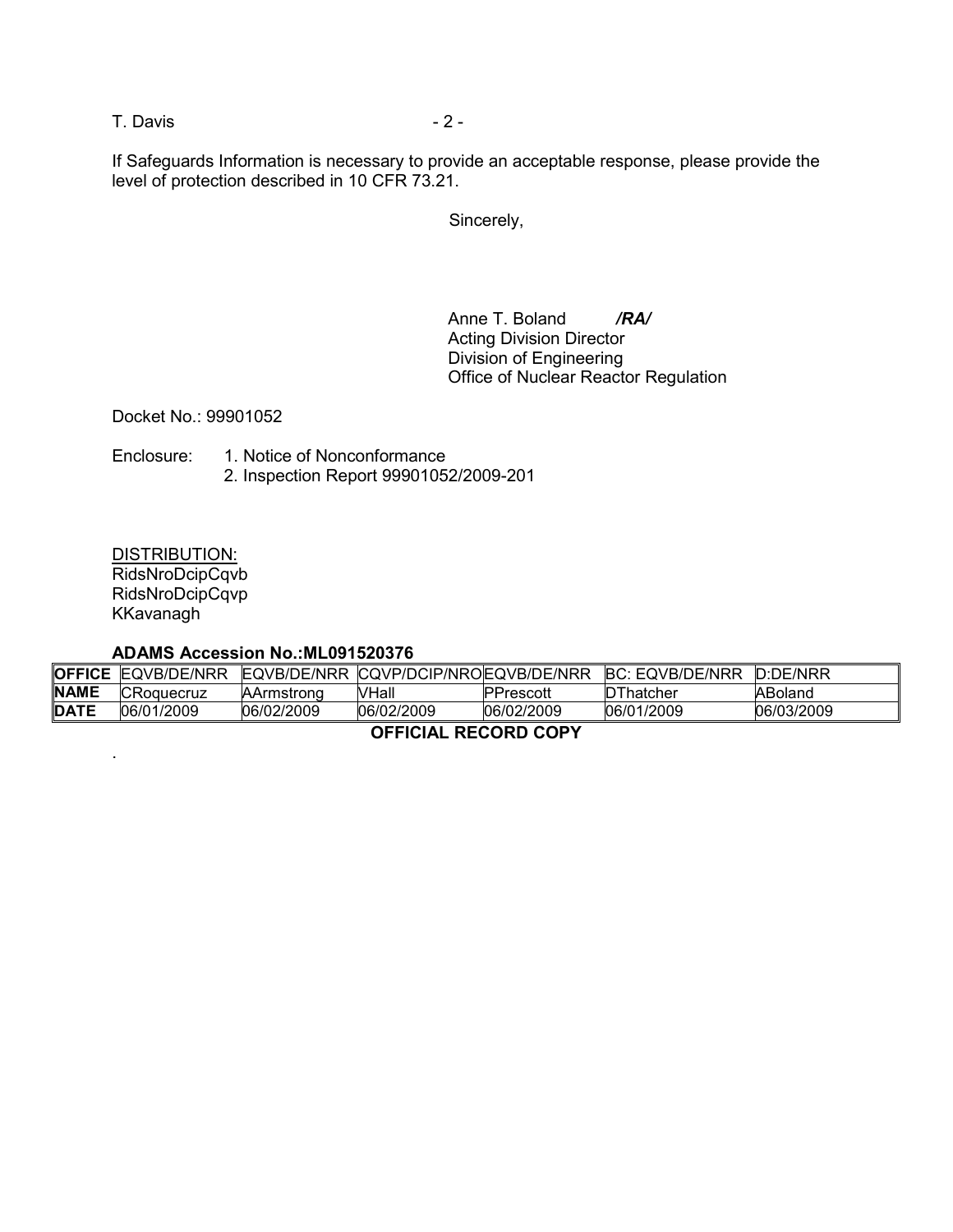#### **NOTICE OF NONCONFORMANCE**

Nova Machine Products Inc. Docket Number 99901052 Middleburg Heights, Ohio

18001 Sheldon Road Inspection Report No. 99901052/2009-201

Based on the results of a Nuclear Regulatory Commission (NRC) inspection conducted April 28 to May 1, 2009, of activities performed at Nova Machine Products Inc. (Nova), certain activities were not conducted in accordance with NRC requirements, which were contractually imposed upon Nova by NRC licensees.

A. Criterion XVI, "Corrective Action," of Appendix B to 10 CFR Part 50, states in part that, "measures shall be established to assure that conditions adverse to quality, such as failures, malfunctions, deficiencies, deviations, defective material and equipment, and nonconformances are promptly identified and corrected."

Nova Quality Assurance Manual, Revision 0, dated September 10, 2008, Section 14, "Corrective and Preventive Action," states in part that, "this section establishes the method to eliminate the causes of actual or potential nonconformances by identifying and reporting to management conditions adverse to quality, and the initiation of corrective and preventive action to preclude recurrence."

Contrary to the above, as of May 1, 2009:

Nova failed to identify deviations as part of its non-conformance process. Specifically, Nova External Non-Conformance Reports (NCRs) EXT00000485, EXT00000488, EXT00000499 and EXT00000661 failed to identify deviations despite describing nonconformances that departed from the technical requirements included in the purchasers' procurement documents.

This issue has been identified as Nonconformance 99901052/2009-201-01.

B. Criterion VII, "Control of Purchased Material, Equipment, and Services," of Appendix B to 10 CFR Part 50, states in part that "measures shall be established to assure that purchased material, equipment and services, whether purchased directly or through contractors and subcontractors, conform to the procurement documents. These measures shall include provisions, as appropriate, for source evaluation and selection, objective evidence of quality furnished by the contractor or subcontractor, inspection at the contractor or subcontractor source, and examination of products upon delivery."

Nova Work Instruction, No. 7.3.20, "Commercial Grade Dedication", Revision 0, dated April 13, 2009, section titled, "Verification and Acceptance" states in part that, "Verification of the critical characteristics shall be in accordance with the applicable Dedication Plan for the [Commercial Grade Item.]"

Contrary to the above, as of May 1, 2009: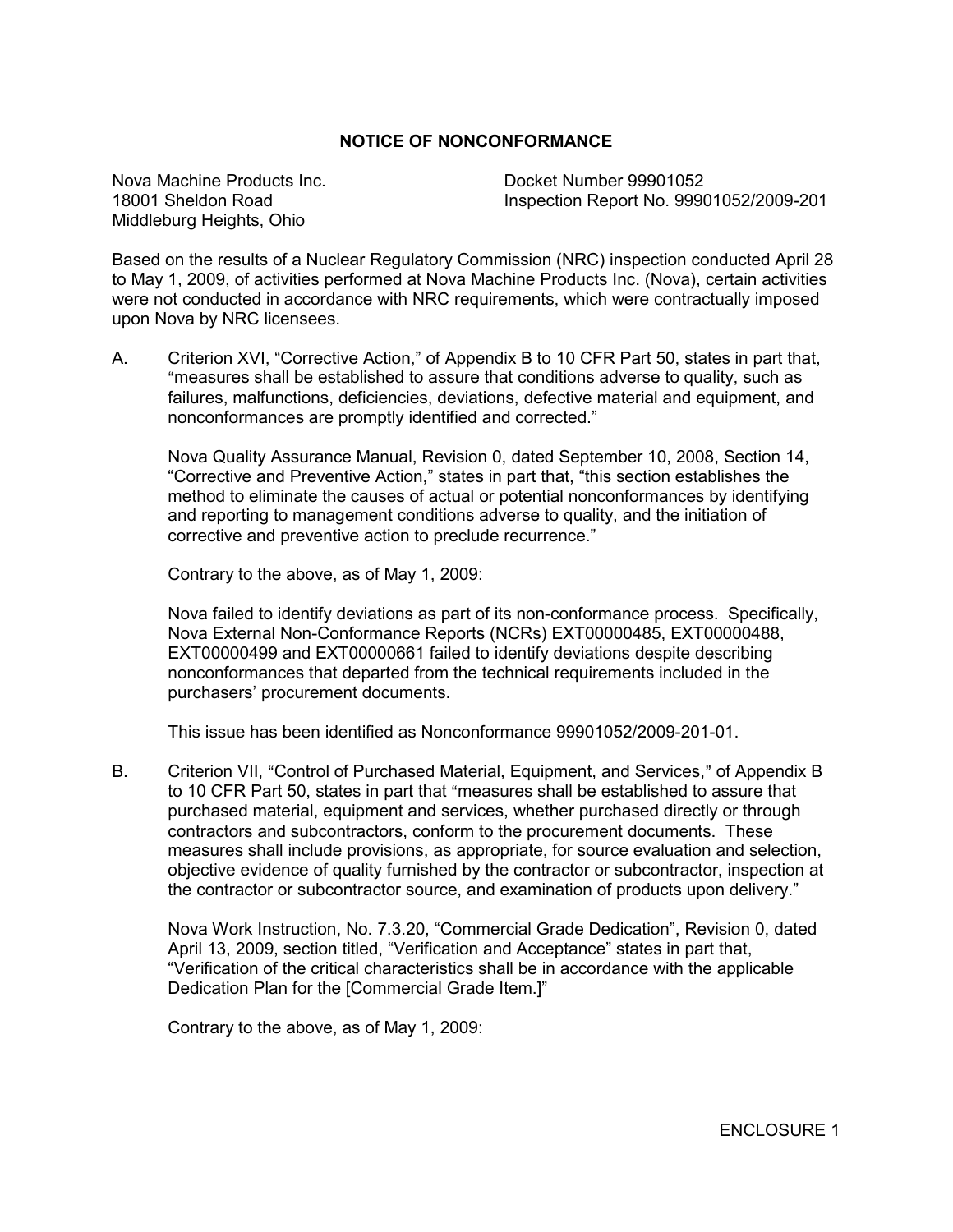Nova failed to establish measures to assure that purchased material conformed to licensees' safety-related procurement documents. Specifically, Nova's certified material test reports supplied to the purchaser were generated from chemical test data provided by commercial vendors.

This issue has been identified as Nonconformance 99901052/2009-201-02.

C. Criterion XVIII, "Audits," of Appendix B to 10 CFR Part 50, states in part that, "a comprehensive system of planned and periodic audits shall be carried out to verify compliance with all relevant aspects of the quality assurance program and to determine the effectiveness of the program. The audits shall be performed in accordance with written procedures or check lists by appropriately trained personnel not having direct responsibilities in the areas being audited. Audit results shall be documented and reviewed by management having responsibility in the area audited. Followup action, including reaudit of deficient areas, shall be taken where indicated."

Nova Quality Assurance Manual, Revision 1, dated March 10, 2009, Section 6, Paragraph entitled, "Nuclear Safety Related Audited Vendors," states in part that, "The audit/survey is performed to assure the vendor has a documented and implemented quality program, and assures the vendor has the capabilities to supply safety related materials, and is performed and evaluated prior to the issuance of the control document (Purchase Order, etc.)."

Contrary to the above, as of May 1, 2009:

Nova's audit of PMC Lone Star was inadequate in that the audit failed to verify compliance of the sub-supplier's quality assurance program with criteria of Appendix B to 10 CFR Part 50.

This issue has been identified as Nonconformance 99901052/2009-201-03.

Please provide a written statement or explanation to the U.S. Nuclear Regulatory Commission, ATTN: Document Control Desk, Washington, DC 20555-0001 with a copy to the Director, Division of Engineering, within 30 days of the date of the letter transmitting this Notice of Nonconformance. This reply should be clearly marked as a "Reply to a Notice of Nonconformance" and should include for each noncompliance: (1) the reason for the noncompliance, or if contested, the basis for disputing the noncompliance; (2) the corrective steps that have been taken and the results achieved; (3) the corrective steps that will be taken to avoid non-compliances; and (4) the date when your corrective action will be completed. Where good cause is shown, consideration will be given to extending the response time.

Because your response will be made available electronically for public inspection in the NRC Public Document Room or from the NRC's document system (ADAMS), accessible from the NRC Web site at http://www.nrc.gov/reading-rm/adams.html, to the extent possible, it should not include any personal privacy, proprietary, or Safeguards Information so that it can be made available to the public without redaction. If personal privacy or proprietary information is necessary to provide an acceptable response, then please provide a bracketed copy of your response that identifies the information that should be protected and a redacted copy of your response that deletes such information. If you request withholding of such material, you must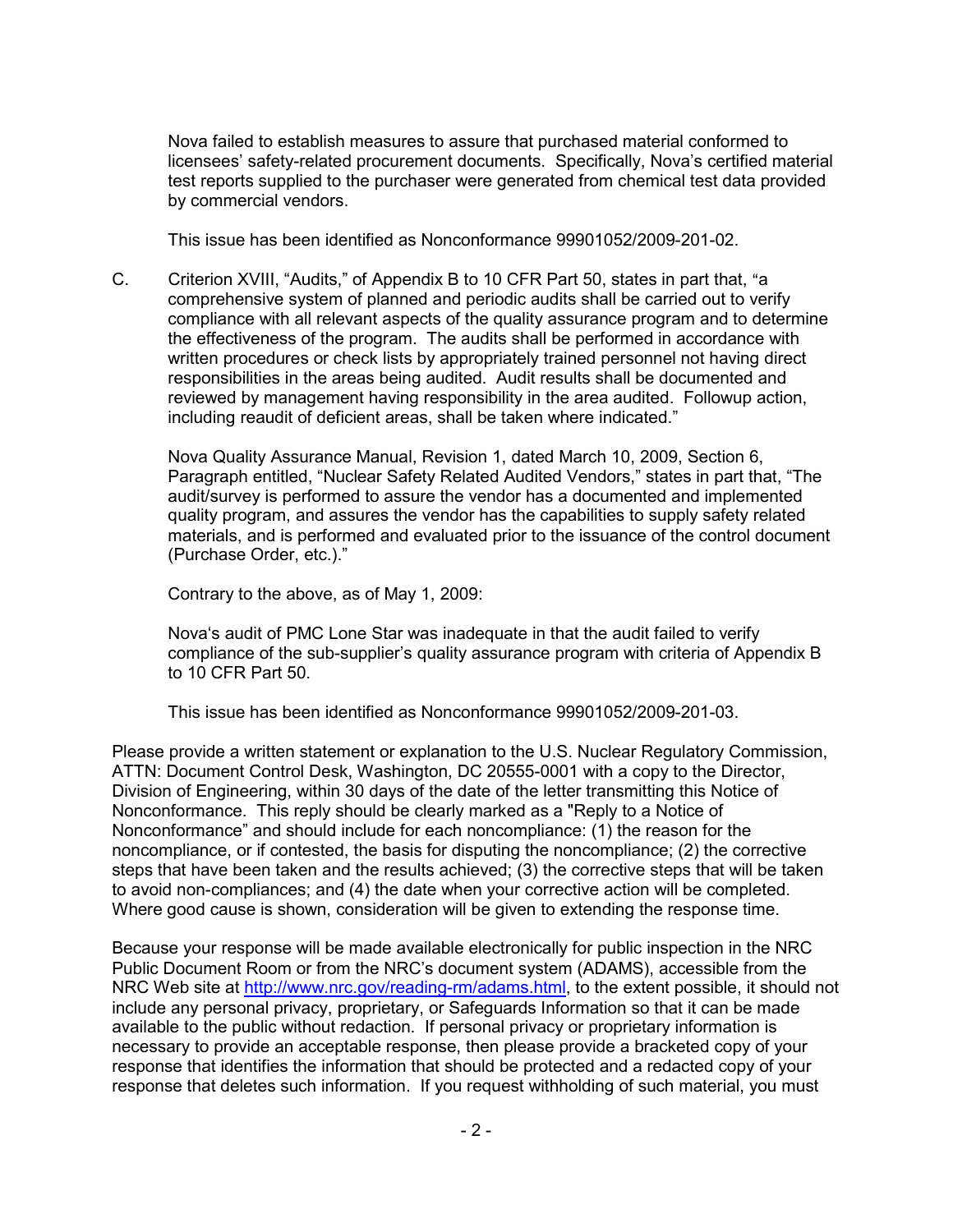specifically identify the portions of your response that you seek to have withheld and provide in detail the bases for your claim of withholding (e.g., explain why the disclosure of information will create an unwarranted invasion of personal privacy or provide the information required by 10 CFR 2.390(b) to support a request for withholding confidential commercial or financial information). If Safeguards Information is necessary to provide an acceptable response, please provide the level of protection described in 10 CFR 73.21.

Dated this 3<sup>rd</sup> day of June 2009.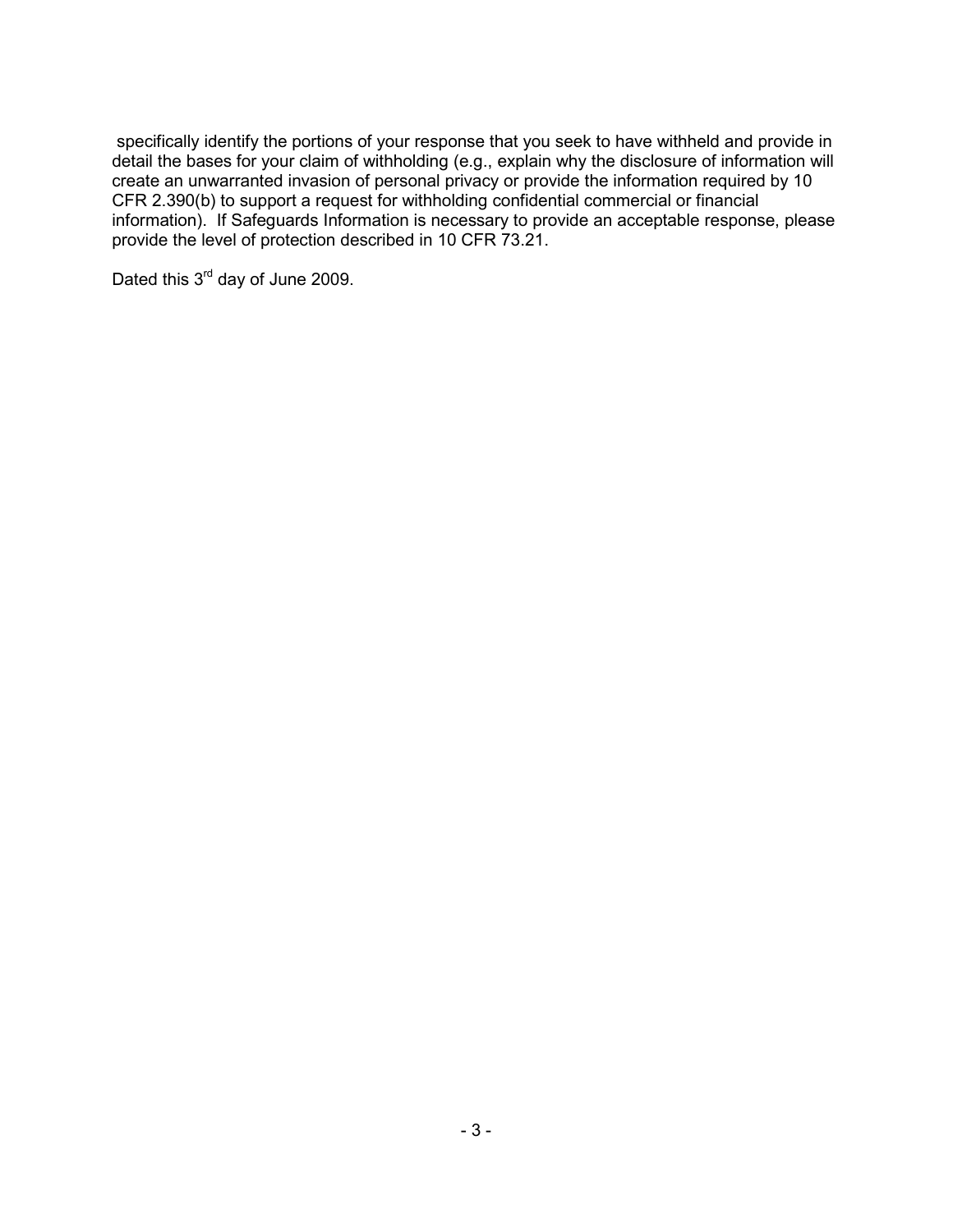## U.S. NUCLEAR REGULATORY COMMISSION OFFICE OF NUCLEAR REACTOR REGULATION DIVISION OF ENGINEERING VENDOR INSPECTION REPORT

| Docket No.:              | 99901052                                                                                                                                                                                                                                    |
|--------------------------|---------------------------------------------------------------------------------------------------------------------------------------------------------------------------------------------------------------------------------------------|
| Report No.:              | 99901052/2009-201                                                                                                                                                                                                                           |
| Vendor:                  | Nova Machine Products Inc.<br>18001 Sheldon Road<br>Middleburg Heights, Ohio                                                                                                                                                                |
| Vendor Contact:          | David Nenstiel,<br><b>Quality Assurance Manager</b><br>Phone: (216) 898-8017<br>DNensteil@curtisswright.com                                                                                                                                 |
| Nuclear Industry:        | Nova, a subsidiary of Curtiss Wright, supplies fasteners and<br>machined products to the commercial nuclear power industry.<br>Nova is the exclusive U.S. provider of safety-related products<br>such as Unistrut® and PlasmaBond® coating. |
| <b>Inspection Dates:</b> | April 28 to May 1, 2009                                                                                                                                                                                                                     |
| Inspection Team Leader:  | Carla Roquecruz, DE/NRR                                                                                                                                                                                                                     |
| Inspectors:              | Paul Prescott, DE/NRR<br>Victor Hall, DCIP/NRO<br>Aaron Armstrong, DE/NRR                                                                                                                                                                   |
| Approved by:             | /RA/<br>Dale Thatcher, Chief<br>Quality & Vendor Branch<br>Division of Engineering<br>Office of Nuclear Reactor Regulation                                                                                                                  |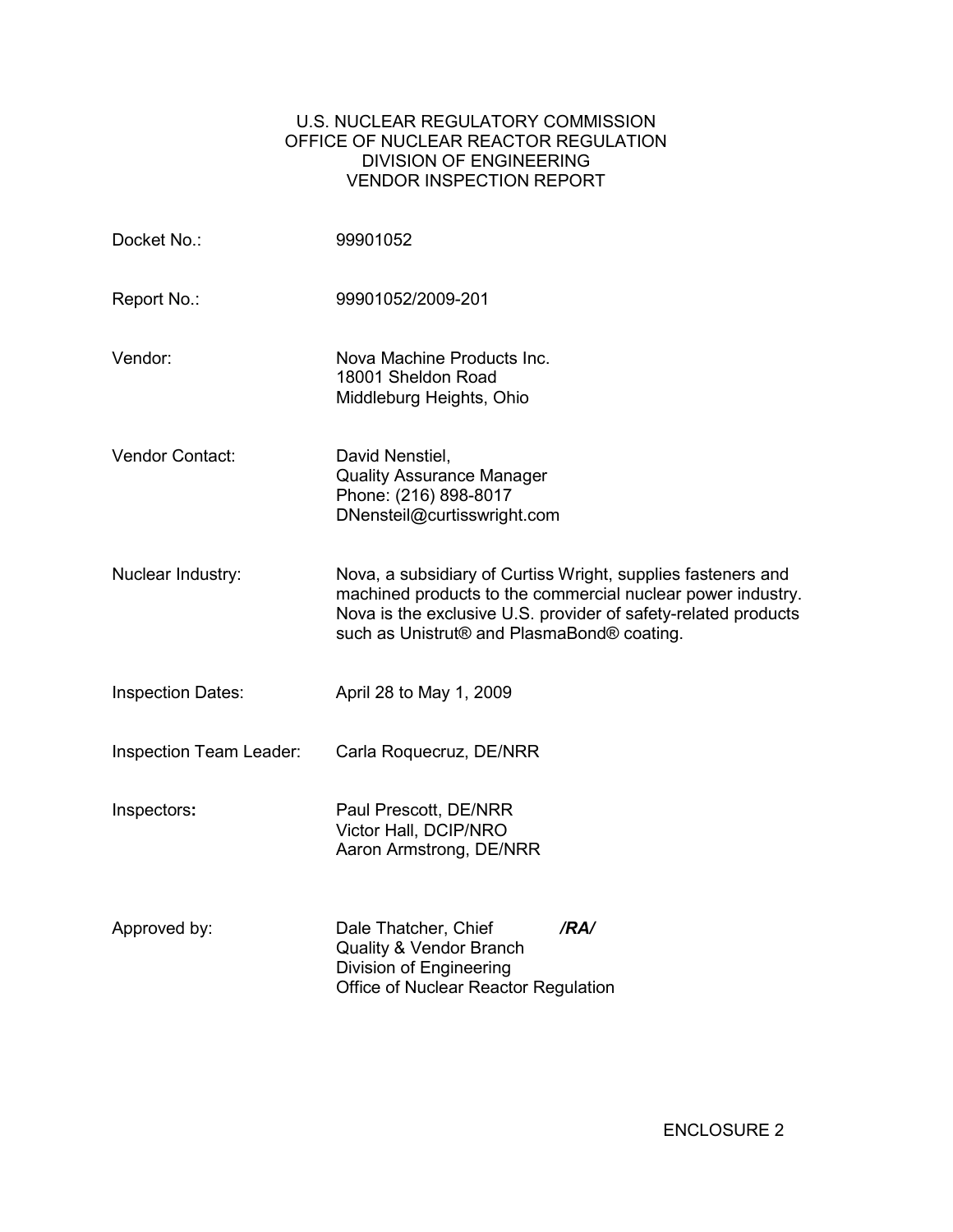# **EXECUTIVE SUMMARY**

#### Nova Machine Products Inc. 99901052/2009-201

The purpose of this inspection was to review selected portions of Nova Machine Products Inc.'s (Nova's) quality assurance (QA) and 10 CFR Part 21 (Part 21) programs. The inspectors focused on Nova's products and services supplied as basic components to NRC-licensed facilities. The inspection was conducted at Nova's manufacturing facility in Middleburg Heights, Ohio.

The NRC inspection bases were:

- Appendix B, "Quality Assurance Criteria for Nuclear Power Plants and Fuel Reprocessing Plants," to Part 50 of Title 10 of the *Code of Federal Regulations;* and
- 10 CFR Part 21, "Reporting of Defects and Noncompliance."

There were no previous NRC inspections of Nova's facility in Middleburg Heights, Ohio in the previous five years. The results of this inspection are summarized below.

#### 10 CFR Part 21 Program

Based on the review of Nova's Part 21 process and implementing procedures the NRC inspectors concluded that Nova's Part 21 program was consistent with the regulatory requirements.

#### Corrective Action

The inspectors identified one nonconformance to 10 CFR Part 50, Appendix B. Nonconformance 99901052/2009-201-01 was cited for failure of the nonconformance process to identify deviations. With the exception of the above nonconformance, the inspectors determined that Nova's corrective action program and implementation met the requirements of Criterion XVI of Appendix B to 10 CFR Part 50.

#### Commercial-Grade Dedication

The inspectors identified one nonconformance to 10 CFR Part 50, Appendix B. Nonconformance 99901052/2009-201-02 was cited for Nova's failure to supply its purchaser with certified material test reports as part of its commercial-grade dedication process. With the exception of the nonconformance noted above, the inspectors concluded that Nova was implementing a commercial-grade dedication process in compliance with regulatory requirements and industry guidance.

## Audits

The inspectors identified one nonconformance to 10 CFR Part 50, Appendix B. Nonconformance 99901052/2009-201-03 was cited for failure to conduct an adequate audit of a supplier. With the exception of the nonconformance noted above, the inspectors concluded that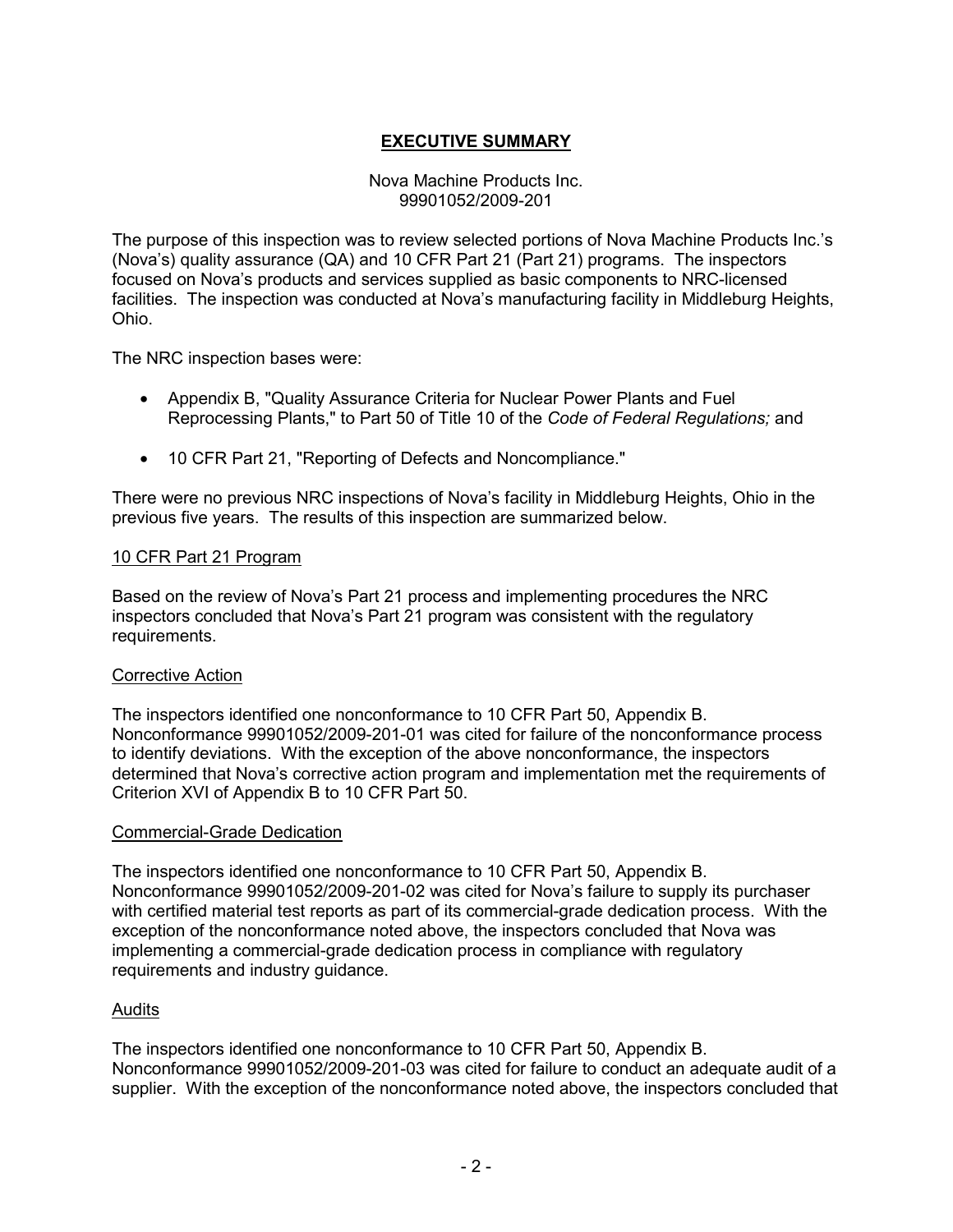Nova's audit program requirements and implementation were consistent with the regulatory requirements of Criterion XVIII of Appendix B to 10 CFR Part 50.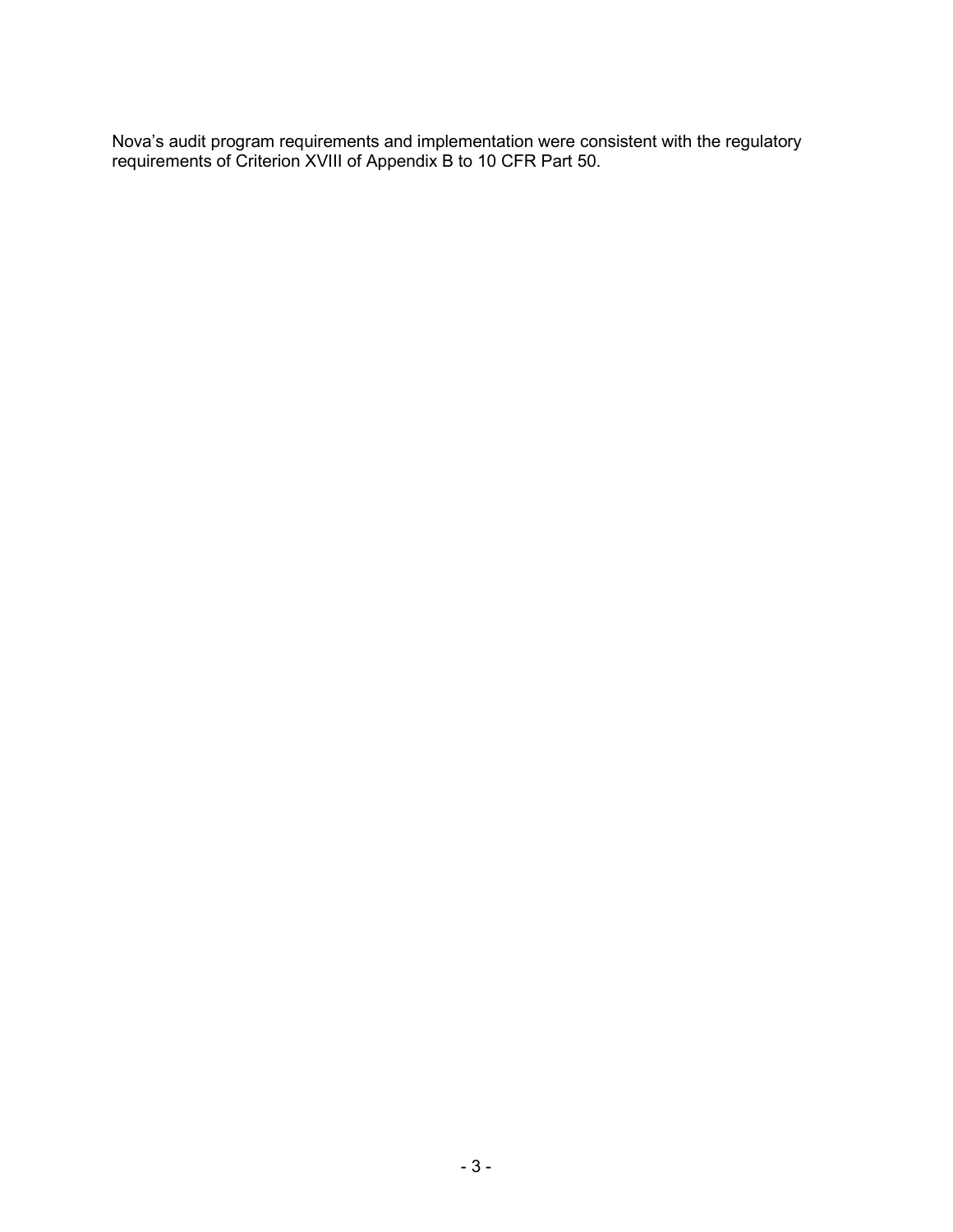## **REPORT DETAILS**

#### 1. 10 CFR Part 21 Program

#### a. Inspection Scope

The inspectors reviewed Nova's Quality Assurance Manual (QAM), Revision 1, dated March 10, 2009, and procedures that govern the Part 21 program to determine compliance with Part 21. Specifically, the inspectors focused on portions of Nova's QAM and implementing procedure, Work Instruction (WI) 8.3.1, "10CFR21," Revision 9, dated April 13, 2009.

The inspectors discussed the Part 21 process with members of Nova's management and technical staff to evaluate Nova's Part 21 program. Nova had not performed any Part 21 evaluations for the inspector's review.

#### b. Observations and Findings

The inspectors verified that Nova's WI 8.3.1 met the requirements of 10 CFR Part 21. The inspectors noted that WI 8.3.1 outlined the process used by Nova for the identification and reporting of defects; training of employees; postings; and responsibilities of employees, managers, and the Quality Assurance (QA) Manager with respect to Part 21.

WI 8.3.1 stated in part that, "Suspected defects, which can be found in our products (fasteners, bar stock, etc) or documents (purchase orders, test/inspection results, etc.) are to be brought to the immediate attention of the QA Manager, VP of Operations, General Manager, Technical Director, QC Manager or VP of Sales. Notification can be verbal or written." This procedure further stated in part that, "Nonconformance Reports (both internal and external) and Corrective Action Reports shall be reviewed by the QA Manager to determine if further evaluation for a potential defect is required to be performed." In addition, the procedure described the minimum information required for an evaluation and for a Part 21 written report to the NRC.

The inspectors discussed the procedure with Nova's QA manager and identified that while the procedure was adequate with respect to Part 21 requirements, Nova personnel did not appear to have a thorough understanding of this regulation. The inspectors noted that Nova's QA manager believed that if a failure was isolated or not generic, it was not a deviation. Furthermore, after reviewing several Non-Conformance Reports (NCRs), the inspectors found examples where it was concluded that Nova did not understand what constitutes a deviation. Although the NCR section titled, "Evaluation of NCR for Reporting under 10 CFR Part 21," prompted them to answer the question: "Does the Non-conformance represent a Defect, Deviation or Failure to Comply as defined within 10 CFR Part 21?," Nova personnel had always responded "No" for all NCRs.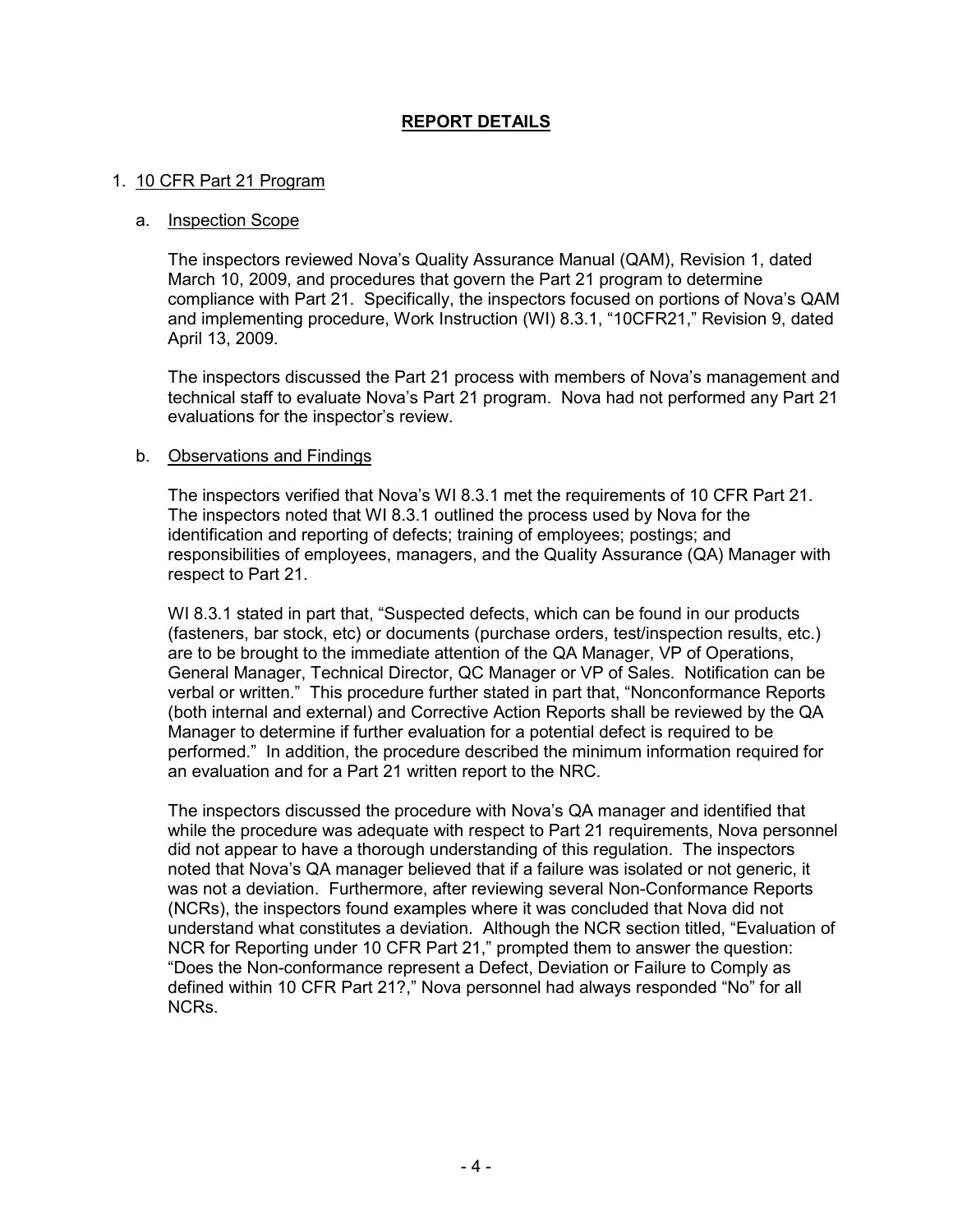A related nonconformance to Criterion XVI to 10 CFR Part 50, Appendix B. was cited for failure of the nonconformance process to identify deviations. Details on the nonconformance are in Section 2.b. of this inspection report.

#### c. Conclusions

The inspectors concluded that Nova's Part 21 program was consistent with the regulatory requirements.

#### 2. Corrective Action

#### a. Inspection Scope

The inspectors reviewed the QA procedures that govern the implementation of Nova's corrective action program to ensure the procedures provided adequate guidance consistent with the requirements of Appendix B to 10 CFR Part 50 and Part 21. The inspectors also reviewed a sample of Corrective Action Reports (CARs) to assess Nova's implementation of its corrective action program. Additionally, the inspectors reviewed Nova's nonconformance process and assessed implementation through a review of a sample of NCRs.

#### b. Observations and Findings

The inspectors noted that Nova's implementing procedure 8.7, "Continual Improvement through Corrective and Preventive Actions," Revision 2, dated April 13, 2009, defined the process to identify and implement corrective and preventive actions. In addition, it established the method to eliminate the causes of actual or potential nonconformances and the initiation of corrective and preventive action to preclude recurrence. This procedure detailed the responsibilities, applications, internal uses, and preventive actions to address identified deficiencies.

Nova's CAR document was used to describe issues, document the root cause analysis and identify short term and long term corrective actions. The inspectors noted that the CAR process included, but was not limited to; a description of the issue, the owner of the CAR, investigation and evaluation documentation results, and prescribed actions to be taken.

Nova's NCR procedure 8.3, "Control of Nonconforming Product," Revision 2, dated April 13, 2009, established a system for identification, documentation, segregation and disposition of nonconforming product. This procedure assigned responsibilities, documented applications, specified purchased and returned materials handling methods, established hold point uses, and specified product disposition. The procedure applied to a nonconformance discovered at a sub-supplier, internally to Nova, or after delivery or use of a product.

The inspectors reviewed a sample of Nova's CARs and no findings of significance were identified. However, while reviewing a sample of external NCRs the inspectors noted several instances where Nova failed to identify deviations. The inspectors noted that Nova's NCR form does include a section for evaluation of NCRs for reporting under Part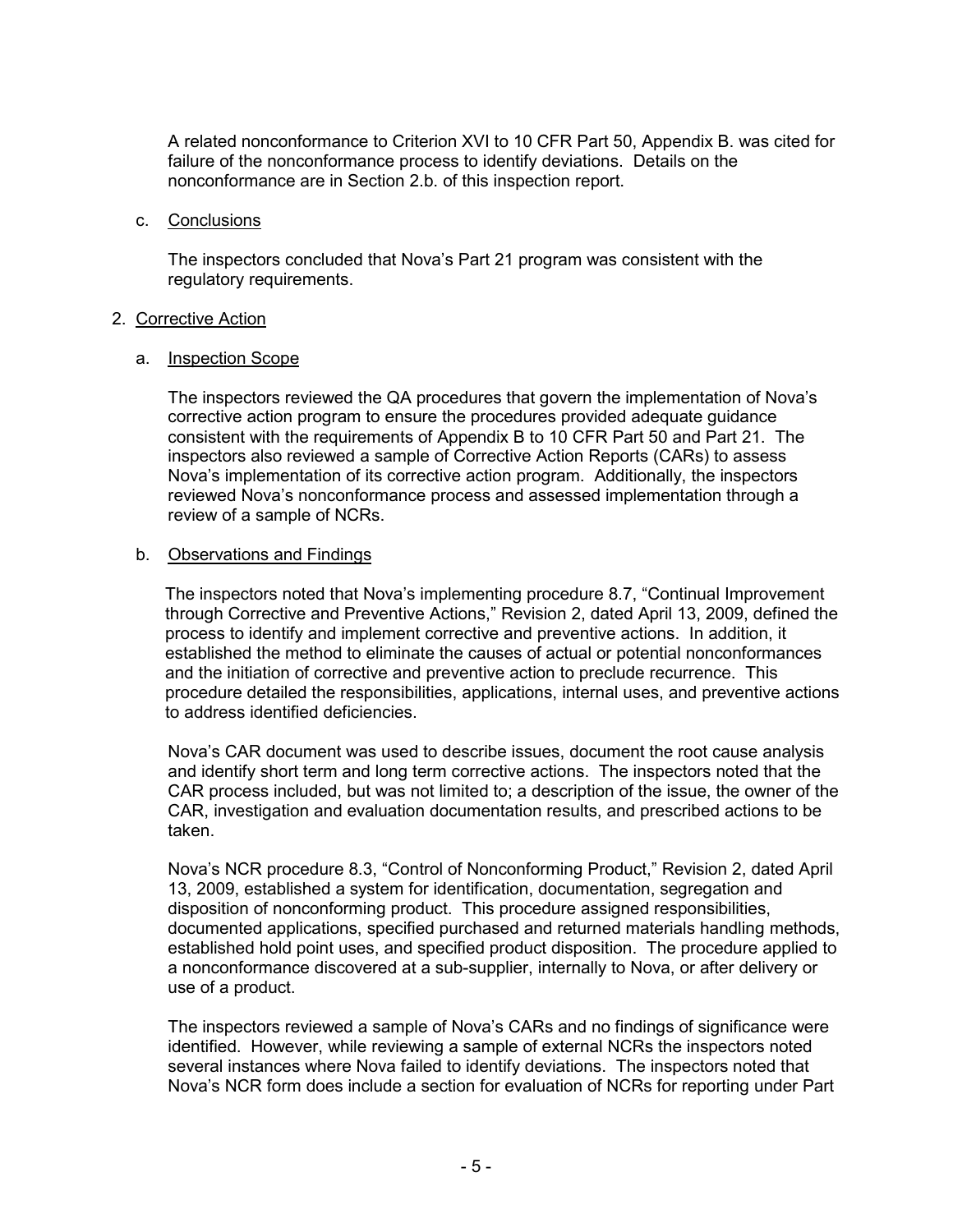21. However, Nova incorrectly completed the form and answered "No" when asked if the nonconformance was a deviation. Specifically, the inspector reviewed;

- NCR# EXT 00000661, from PPL Services Corporation, dated February, 4 ,2009, where Nova shipped the customer's parts without these parts undergoing tensile strength testing. Once the customer notified Nova of the omission, Nova tested other parts from the same material and they failed the test.
- NCR# EXT00000499, from Crane Nuclear, dated February 4. 2008, where Nova certified that a part had a minimum tempering temperature of 1100ºF, as requested in the purchase order but a certificate of Conformance (CofC) from MT Heat Treat Inc., certified the parts as being tempered at 1085ºF.
- NCR# EXT00000485, from PPL Services Corporation, dated March 3, 2008, where Nova assembled parts with tack welds while the blueprint from the purchaser called for a continuous weld.
- NCR# EXT00000488, from First Energy Corporation, dated March 11, 2008, where Nova supplied material that was not per the customer's specifications. The material was American Iron and Steel Institute (AISI) 1045 medium carbon steel and customer blueprint required AISI 1045 annealed, with 90ksi minimum tensile strength.

The inspectors considered these NCRs as describing deviations. The products were shipped and were a departure from the technical requirements specified in the procurement documents. Nova's failure to identify deviations as part of their NCR process was identified as Nonconformance 99901052/2009-201-01.

The inspectors observed various errors that were administrative in nature and did not affect Nova's corrective action resolution. The inspectors noted that for Nova's system the manufacturing item number could end in three different numbers. Items ending in a ".10" were American Society of Mechanical Engineers (ASME), items ending in a ".30" were safety-related, and items ending in a ".50" were commercial-grade. Below the manufacturing item number location on the NCR form were four Category blocks labeled "ISO/Commercial", "Military /Government", "Safety-Related", and "ASME Code" respectively. The inspectors noted in multiple instances that the manufacturing item number did not coincide with the correct category block on the NCR form. The inspectors observed that Nova was not consistent in the categorization of its manufacturing item identification when completing the NCR forms.

Additionally, the inspectors observed that for NCR# EXT00000661, from PPL Services Corporation, dated February, 4 2009, deficient material was returned to Nova. The returned deficient material and remaining material from Nova's stock was tested, and failed. No further documentation was provided as part of this NCR. The inspectors requested the scrap record from Nova's Enterprise Resource Planning (ERP) system. Nova was able to produce the scrap record to inspectors, but not in a timely manner. Similarly, EXT# 00000454, from Florida Power & Light, dated January 3, 2008, contained a statement in the evaluation section that was not clear on material disposition.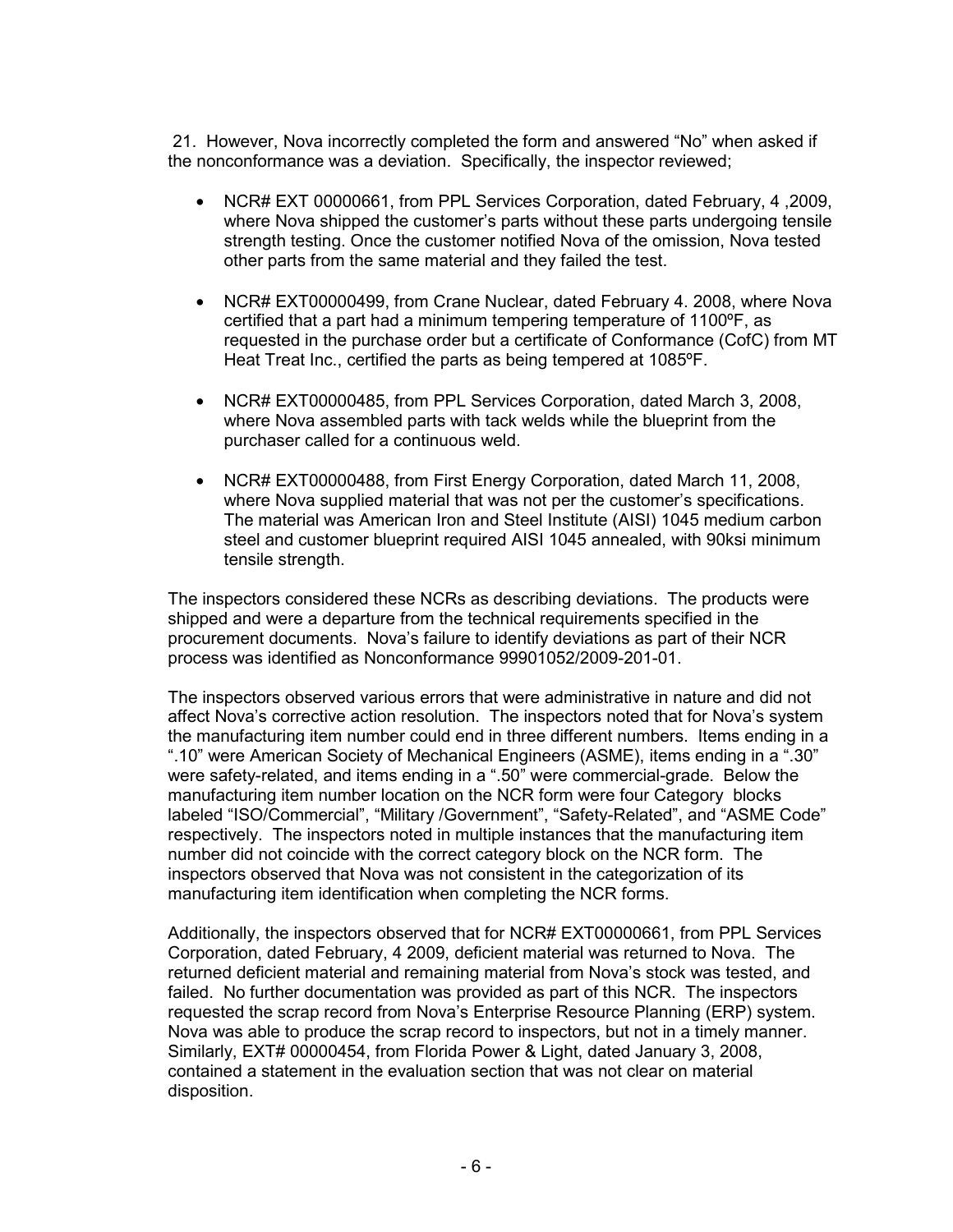The inspectors again requested the scrap record, and Nova was able to produce the record for the inspectors' review. The inspectors determined that the documentation, although not readily available, was obtainable and did not affect Nova's corrective action resolution. The inspectors noted that Nova's computerized ERP stock program had just been implemented and the vendor's personnel were not yet fully proficient in the program's use.

#### c. Conclusion

Nonconformance 99901052/2009-201-01 was cited for Nova's failure to identify deviations as part of its Non-conformance process. With the exception of the nonconformance noted above, the inspectors determined that Nova' s corrective action program and implementation met the requirements of Criterion XVI of Appendix B to 10 CFR Part 50.

## 3. Commercial-Grade Dedication Process

#### a. Inspection Scope

The inspectors reviewed Nova's QAM, Revision 1, dated March 10, 2009, and the implementation process for commercial-grade dedication activities. Specifically, the inspectors reviewed WI 7.3.20, "Commercial Grade Dedication," Revision 0, dated April 13, 2009. The inspectors reviewed the quality and work procedures governing the implementation of commercial-grade dedication activities, and a sample of completed dedication packages from the previous two years. The inspectors interviewed Nova personnel and conducted a tour of Nova's dedication facility.

#### b. Observations and Findings

The inspectors noted that Nova's WI 7.3.20 outlined its process for procurement, engineering evaluation, and verification of critical characteristics for commercial-grade dedication. WI 7.3.20 stated that Nova did not perform technical evaluations regarding parts applicability or safety function. Nova relied primarily on its customers to specify the safety function of the items. The procedure allowed Nova's engineering to propose a safety function of an item with customer approval.

The inspectors noted that customer purchase orders generated Nova sales orders. Nova Engineering reviewed Sales Orders and generated critical characteristics to be verified in work orders and inspection plans.

For the selection of critical characteristics, Nova's procedures distinguished between generic and product-specific items. Critical characteristics for generic items were identified in applicable standards for the item. These items were considered simple in design and function, such as nuts and bolts. Critical characteristics for product-specific items were determined by referring to customers' input and relevant technical data. These critical characteristics were identified in dedication plans and required approval by the original designer of the product, or by the customer. The inspectors noted that most of Nova's dedications were performed on generic items.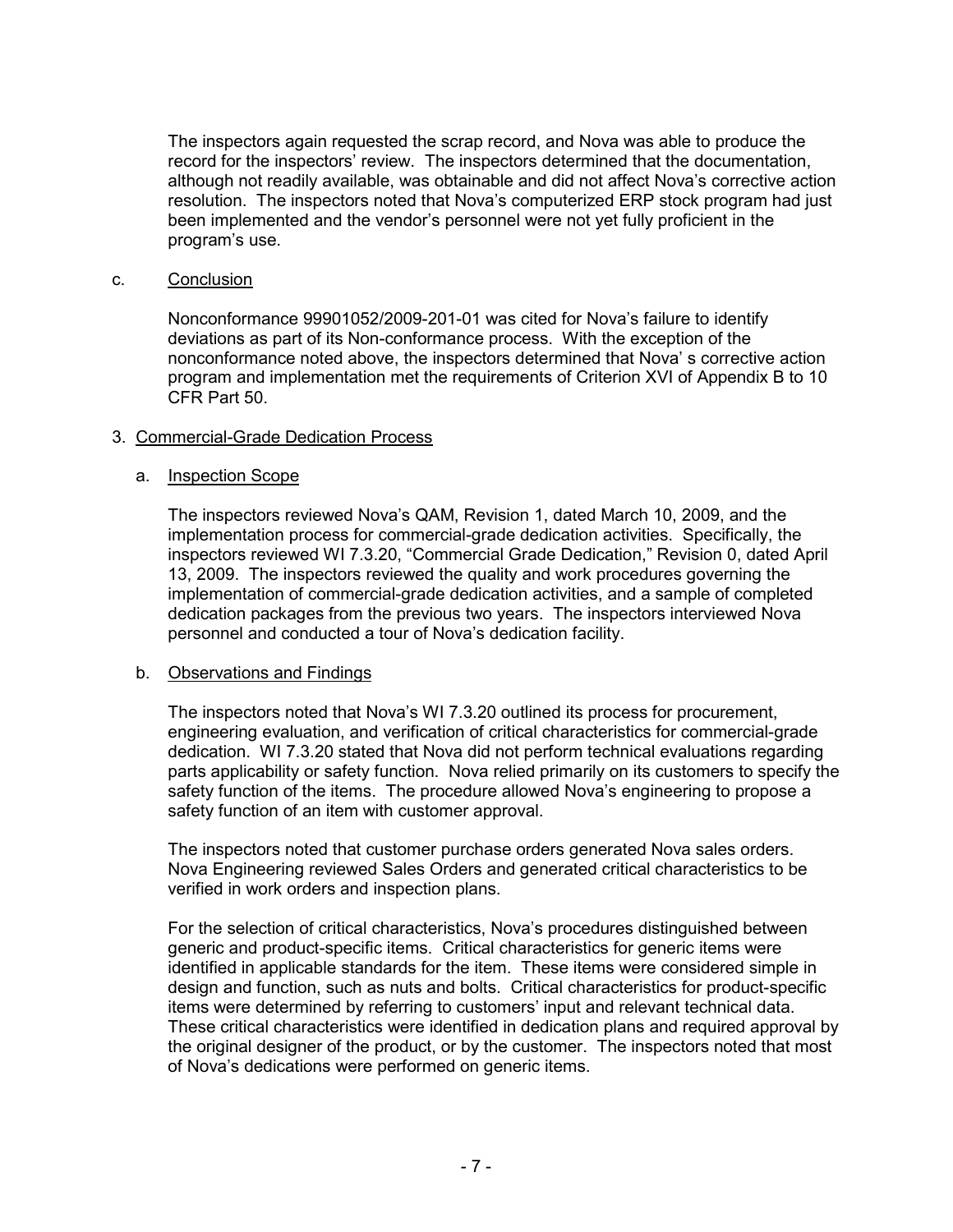The inspectors noted that Nova performed primarily Method 1 commercial-grade dedication which is special tests and inspections, using work orders and inspection plans. Nova's inspection plans contained detailed checklists for recording critical characteristics such as dimensions. However, the inspection plans did not document verification of material. Through discussions with Nova staff, the inspectors determined that Nova verified material by reviewing its electronic database, and noting material composition on Nova's CofC's or Certified Material Test Reports (CMTRs). The inspectors found that this process allowed certified material test reports to be generated from chemical test data provided by commercial vendors.

The inspectors found one example where Nova did not adequately verify the material test report for line item seven of Purchase Order (PO) 00116085 (Sales Order 136393) for 26 safety-related hex cap screws, HXCS.007497.30, to Florida Power and Light. The PO specified that a CMTR be provided verifying that the material was American Society for Testing and Materials (ASTM) A-307('00) Grade B Carbon Steel.

For this PO, the inspectors traced the supply of the raw materials to Walker Wire, a commercial supplier that also provided a material test report. The inspectors noted that Nova machined the cap screws, and verified dimensions. In addition, Nova had the material successfully tested by an approved supplier, Herron Testing Laboratory. However, the inspectors found that Nova's CMTR #87661, dated December 12, 2008, provided the chemical test results provided by Walker Wire. Therefore, Nova failed to supply its purchaser with a certified material test report. This issue was identified as an example of Nonconformance 99901052/2009-201-02. Discussions with Nova staff indicated that it was Nova's practice to verify that material had been tested by an approved testing lab, but to use the chemical test data from the original mill on CMTRs. The inspectors noted that Nova initiated CAR #147, dated May 1, 2009, regarding this finding.

The inspectors did not identify any issues with the verification critical characteristics other than material.

For returned items which had undergone dedication, the inspectors noted that Nova initiated NCRs, and entered the items at the beginning of the dedication process. All returned orders received new sales order numbers to ensure adequate tracking and to prevent sub-standard parts from improperly re-entering the dedication process. The inspectors did not identify any issues with Nova's control of returned items.

#### c. Conclusion

The inspectors identified one nonconformance to 10 CFR Part 50, Appendix B. Nonconformance 99901052/2009-201-02 was cited for Nova's failure to supply its purchaser with a certified material test report as part of its commercial-grade dedication process. With the exception of the nonconformance noted above, the inspectors concluded that Nova was implementing a commercial-grade dedication process in compliance with regulatory requirements and industry guidance.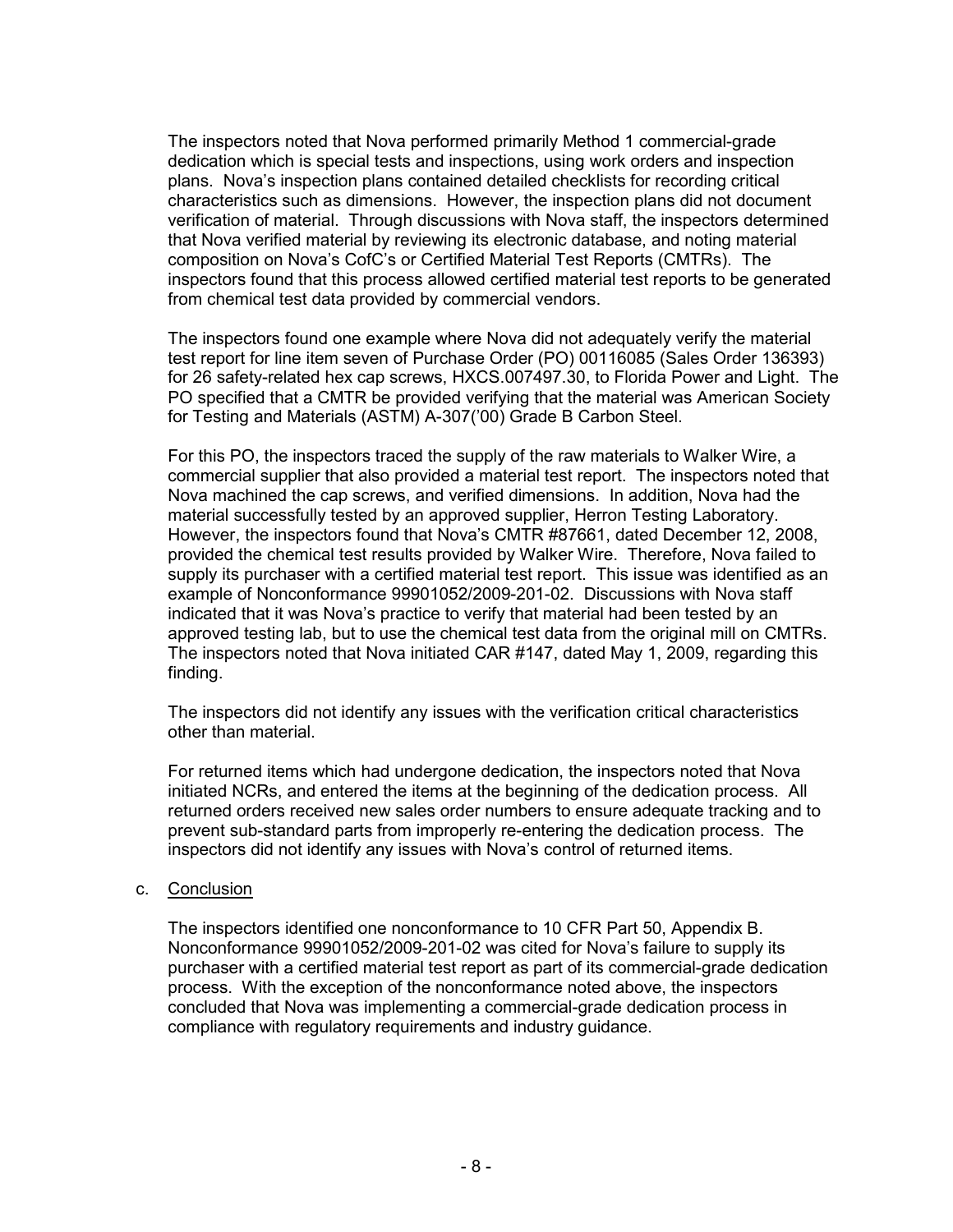## 4. Audits

## a. Inspection Scope

The inspectors reviewed Section 17, "Audits," of Nova's QAM, Revision 0, dated September 10, 2008 and implementing procedures that govern the process for internal and external audits. The inspectors evaluated a sample of external and internal audit reports and qualification records for personnel to verify compliance with the program requirements.

## b. Observations and Findings

#### b1. External Audits

The inspectors noted that Section 17.5, "Vendor Audits," provided a description of the process and requirements for performing external (vendor) audits. WI 7.3.3, "Vendor Audit Plan," Revision 5, dated October 17, 2006, established and defined an audit plan for conducting vendor audits, and established checklist completion, review and approval requirements. The inspectors noted that the work instruction was of sufficient detail to provide an adequate scope for a supplier audit.

The inspectors reviewed Nova's Approved Supplier List (ASL) and selected eight vendor audits for review. Nova's audit schedule was based on a period of less than three years for the suppliers to ensure ongoing compliance with its QAM. The inspectors verified that Nova's recent audits of the following suppliers met the requirements of Criterion XVIII of Appendix B to 10 CFR Part 50.

- Allied Tube & Conduit (Unistrut), in Harvey, Illinois, based on a Nova audit completed in February 2009, which supplied channel stock for cable racks and assorted support pieces;
- Tioga Pipe Supply Company, Incorporated, in Philadelphia, Pennsylvania, based on a Nuclear Industry Assessment Committee (NIAC) audit completed in July 2006, which supplied ferrous and nonferrous materials and had a limitation on welding and weld repairs;
- Pre-Cal Services, in Apollo, Pennsylvania, based on a NIAC audit led by Nova completed in February 2008, which supplied National Institute of Standards & Technology (NIST) traceable calibration services;
- Orbit Industries, Incorporated, in Middleburg Heights, Ohio, based on an audit performed by NDE Consulting of Hudson, Ohio that was completed July 2006, for Nova, which supplied nondestructive examination (NDE) of materials for ASME Code Section III and safety-related applications;
- PMC Lone Star, in Willoughby, Ohio, based on a Nova audit completed in December 2006, which supplied calibration services for safety-related applications;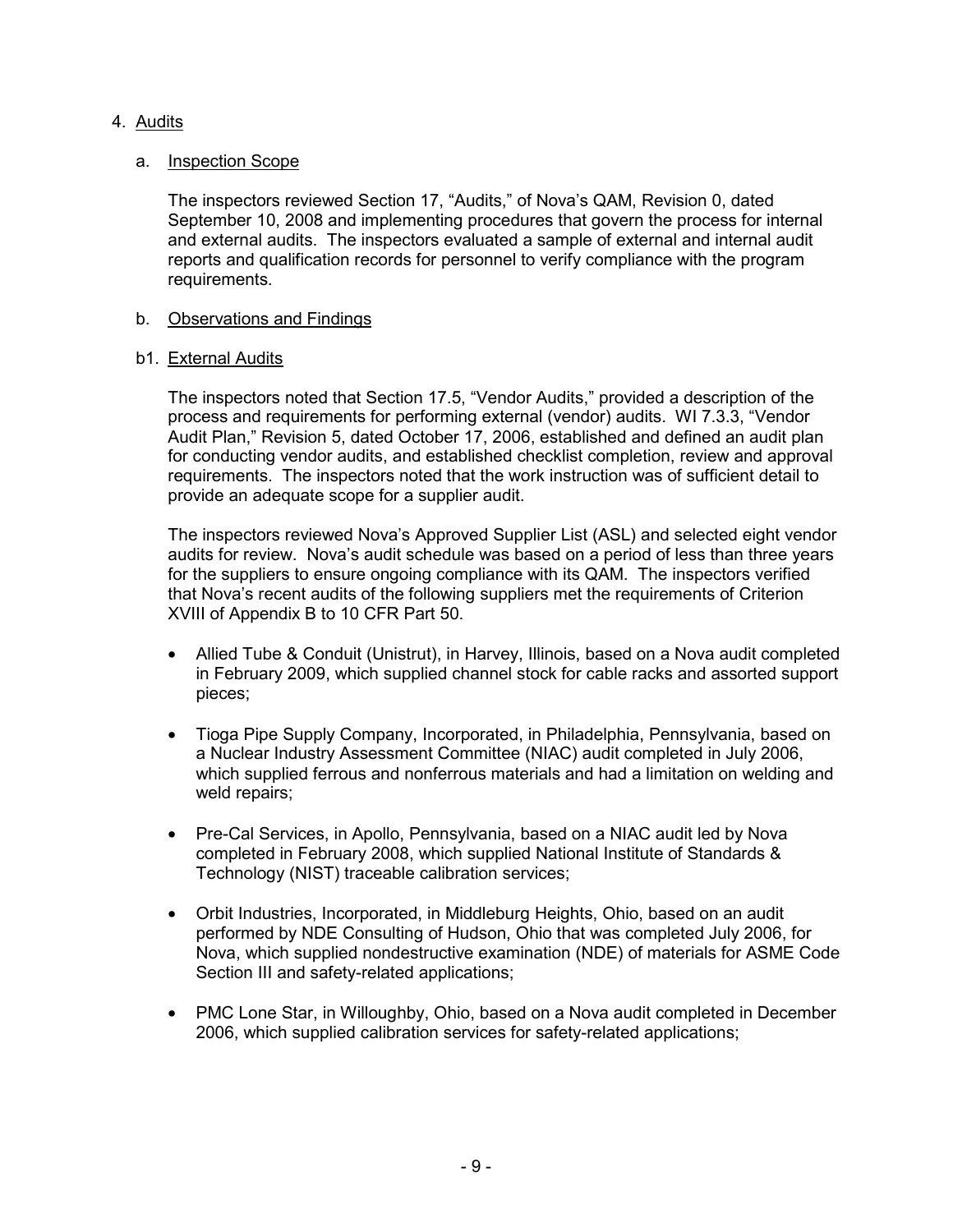- Hilti Corporation, in Tulsa, Oklahoma, based on a NIAC audit completed in May 2008, which supplied anchor bolts manufactured for ASME Code Section III and safety-related applications with a limitation on welding and weld repairs;
- Dyson Corporation, in Painesville, Ohio, based on a NIAC audit led by Nova completed in February 2009, which supplied fasteners manufactured for use in ASME Code Section III and safety-related applications; and
- Colonial Machine Company, in Pleasantville, Pennsylvania, based on a NIAC audit completed in September 2007, which manufactures safety-related and ASME Code Section III materials, piping component supports and attachments.

The inspectors observed that the audit of Orbit Industries was performed by NDE Consulting for Nova. The inspectors questioned why NDE Consulting was not on Nova's ASL. Nova was able to provide sufficient documentation on the lead auditor from NDE Consulting to demonstrate that he had been trained, tested, and certified as a lead auditor under Nova's quality program.

The inspectors' review of PMC Lone Star identified that Nova's audit report did not cover relevant criteria of Appendix B to 10 CFR Part 50. The audit report did not provide any explanation why certain criteria were not addressed and appeared to be based on survey related critical characteristics. The inspectors discussed with Nova's quality assurance manager that the audit appeared to be following the guidance for a commercial-grade survey. Critical characteristics were verified rather than Appendix B to 10 CFR Part 50 attributes.

The inspectors identified that Nova did not conduct a thorough audit of the PMC Lone Star facility. The failure to adequately conduct a comprehensive audit to verify compliance with all relevant aspects of an Appendix B to 10 CFR Part 50 quality assurance program is inconsistent with the regulatory requirements of Appendix B to 10 CFR Part 50, Criterion XVIII. This issue was identified as Nonconformance 99901052/2009-201-03.

#### b2. Internal Audits

The inspectors reviewed Nova's latest internal audit report, "2008 Quality Assurance Department Status and Adequacy Report," dated March 31, 2009. The inspectors noted that Nova performed internal audits of each section of its QAM using the NIAC audit checklist. The lead auditor was from Axion Technical Services Company of Fayetteville, Pennsylvania. The audit report included monthly quality metrics developed by Nova, which included: corrective action requests – customer requested; nonconformance reports with customer disposition requested; customer returns (including customer accommodations); customer returns (not including customer accommodations); certification revisions (including customer requests); certification revisions (not including customer requests); and results of customer audits and the status of findings. Additionally, NCRs were trended with an overall general analysis of the results. Customer returns were approximately 0.5 percent of items shipped. The inspectors noted there was one audit finding and four observations; all were minor in nature. No findings of significance were noted related to internal audits.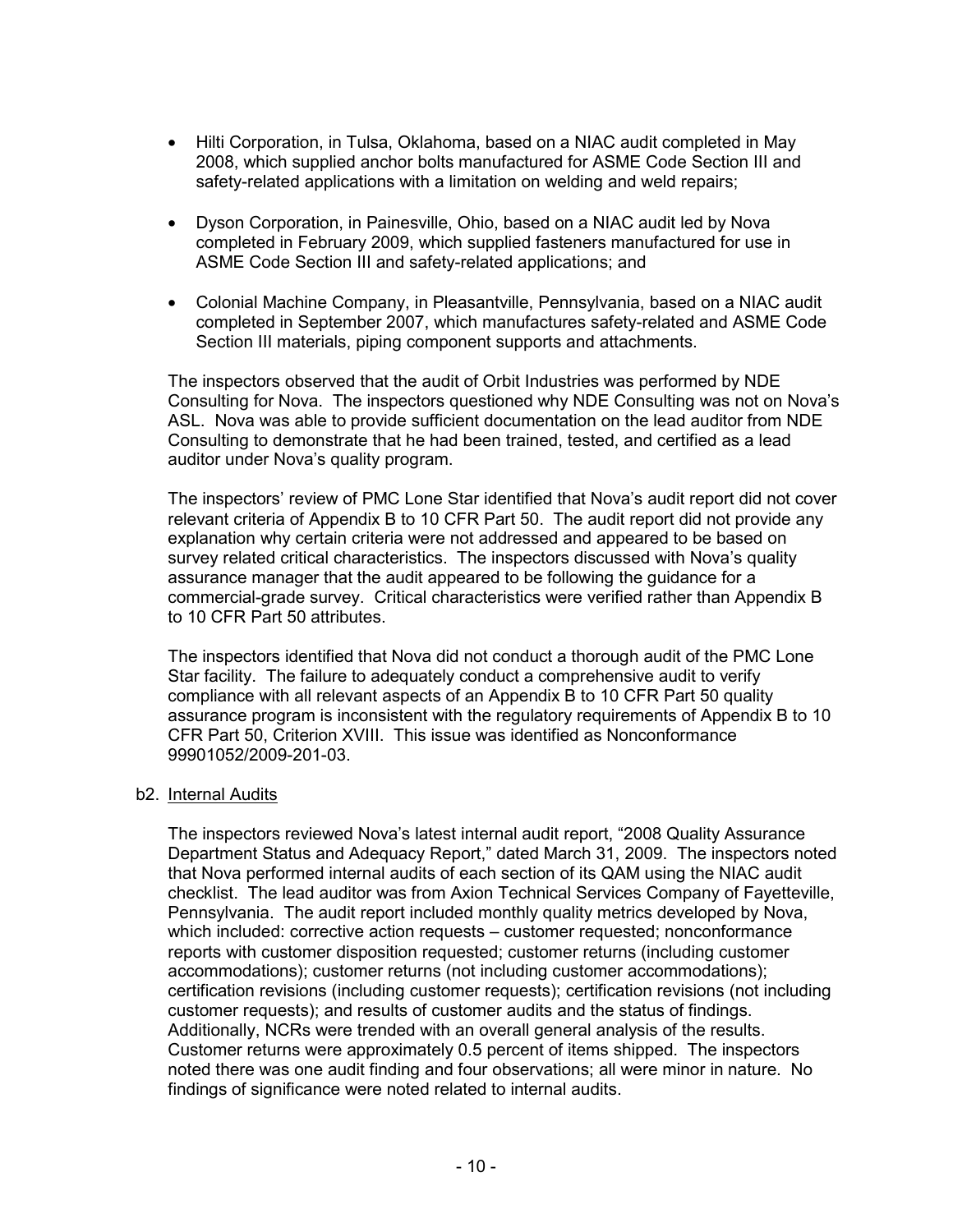## c. Conclusion

The inspectors concluded that with the exception of NON 99901052/2009-201-03 for an inadequate audit of a supplier, Nova's audit program requirements were generally consistent with the regulatory requirements of Criterion XVIII of Appendix B to 10 CFR Part 50.

## 5. Exit Meeting

On May 1, 2009, the inspectors presented the inspection scope and findings during an exit meeting with Nova General Manager, Tim Davis, and other Nova personnel.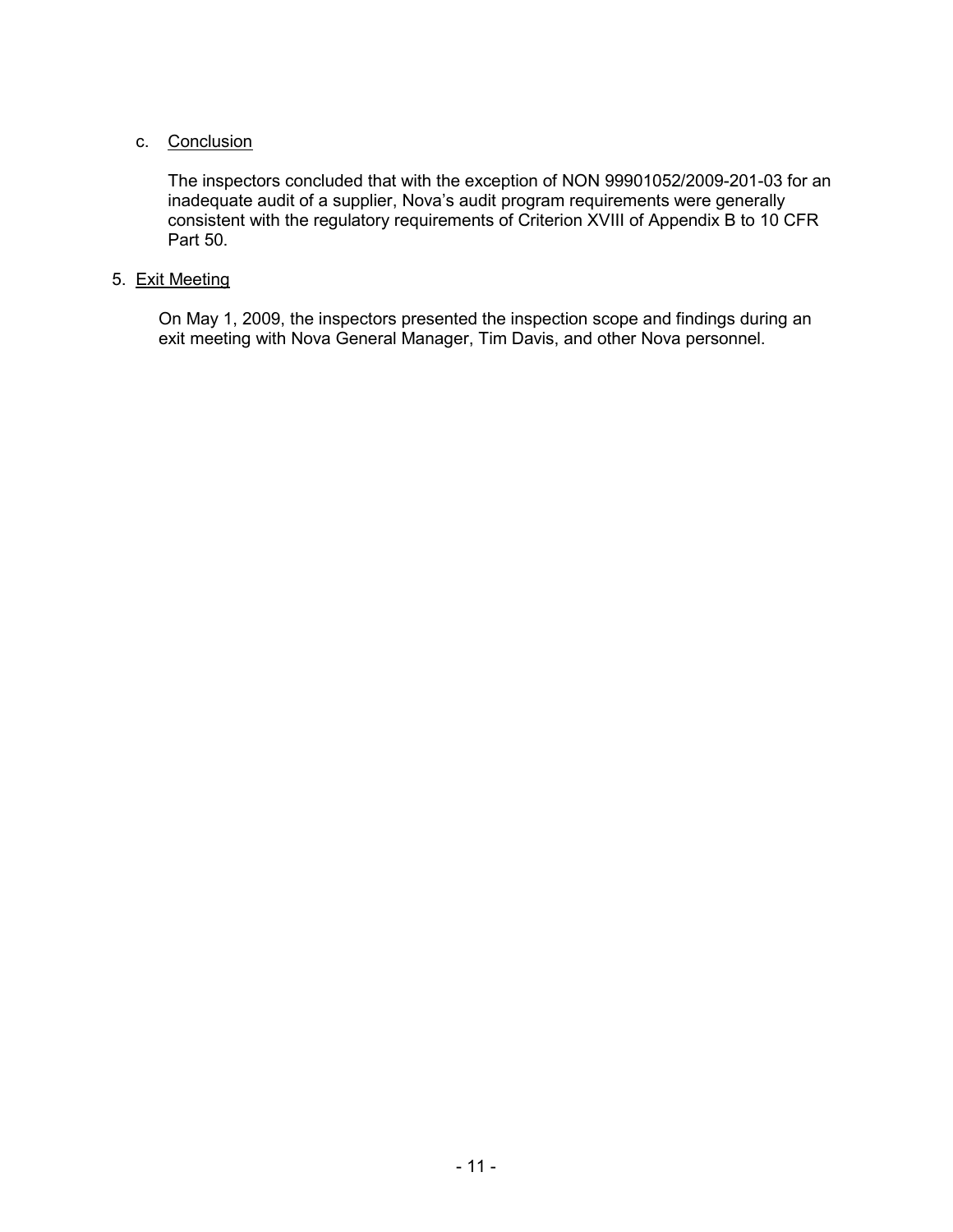# **ATTACHMENT**

## 1. PERSONS CONTACTED

T. Davis, General Manager, Nova

D.Nenstiel, Quality Assurance Manager, Nova

- J. Zils, Operations Manager, Nova
- J. Burk, Operations Manager, Nova
- S. Shivak, Technical Director, Nova
- E. Baus, Senior Project Engineer, Nova

#### 2. INSPECTION PROCEDURES USED

IP 36100, "Inspection of 10 CFR Parts 21 and 50.55(e) Programs for Reporting Defects and Noncompliance" IP 43001, "Reactive Inspection of Nuclear Vendors"

# 3. LIST OF ITEMS OPENED, CLOSED, AND DISCUSSED

There were no NRC inspections of Nova's facility in Middleburg Heights, Ohio in the previous five years.

| Item Number          | <b>Status</b> | Type       | <b>Description</b>     |
|----------------------|---------------|------------|------------------------|
| 99901052/2009-201-01 | Opened        | <b>NON</b> | <b>Criterion XVI</b>   |
| 99901052/2009-201-02 | Opened        | <b>NON</b> | <b>Criterion VII</b>   |
| 99901052/2009-201-03 | Opened        | <b>NON</b> | <b>Criterion XVIII</b> |

## 4. LIST OF ACRONYMS USED

| <b>ASL</b>  | <b>Approved Supplier List</b>                |
|-------------|----------------------------------------------|
| <b>AISI</b> | American Iron and Steel Institute            |
| <b>ASME</b> | American Society of Mechanical Engineers     |
| <b>ASTM</b> | American Society for Testing and Materials   |
| CAR         | <b>Corrective Action Request</b>             |
| <b>CFR</b>  | Code of Federal Regulations                  |
| <b>CMTR</b> | <b>Certified Material Test Report</b>        |
| CofC        | Certificate of Conformance                   |
| DE          | Division of Engineering                      |
| ERP         | <b>Enterprise Resource Planning</b>          |
| <b>EQVB</b> | <b>Quality and Vendor Branch</b>             |
| IP          | <b>Inspection Procedure</b>                  |
| NDE.        | Nondestructive Examination                   |
| NIAC        | Nuclear Industry Assessment Committee        |
| NIST        | National Institute of Standards & Technology |
| <b>NON</b>  | Notice of Nonconformance                     |
| Nova        | Nova Machine Products                        |
| <b>NCR</b>  | Nonconformance Report                        |
| NRC         | <b>Nuclear Regulatory Commission</b>         |